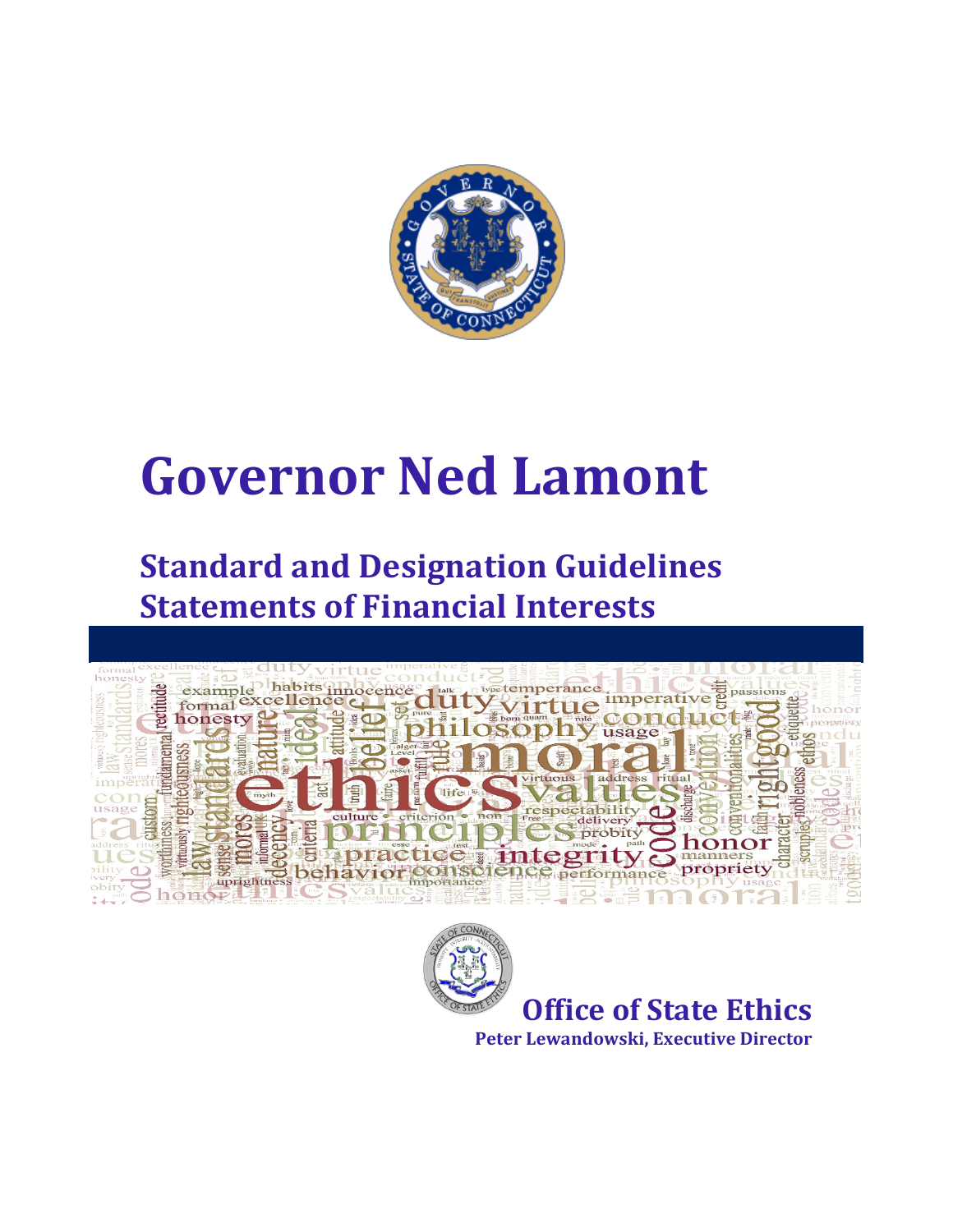

## STATE OF CONNECTICUT \_ **GOVERNOR NED LAMONT**

Dear Commissioners and Agency heads:

High ethical standards among our public servants in all branches of government are essential to preserving the public trust and to maintaining an ethical culture. We are proud that Connecticut has been recognized as a national leader in transparency and accountability, according to the State Integrity Investigation done in partnership with the Center for Public Integrity, Global Integrity and Public Radio International.

Every year, approximately 2,500 elected officials and state employees file Statements of Financial Interests ("SFI") with the Office of State Ethics. SFIs serve as a reminder to the public official of potential conflicts of interest and as a tool to maximize public confidence in governmental decision making.

SFIs must be filed by those officials mandated by statute or by individuals who are designated by their agency head. The following overview will provide you with the governor's standard and the guidelines for designating individuals to file SFIs.

If you have specific questions, contact the Office of State Ethics at (860) 263-2400.

Thank you for your cooperation and commitment to maintaining a high ethical standard in state government.

Sincerely,

Carment Ned

Ned Lamont Governor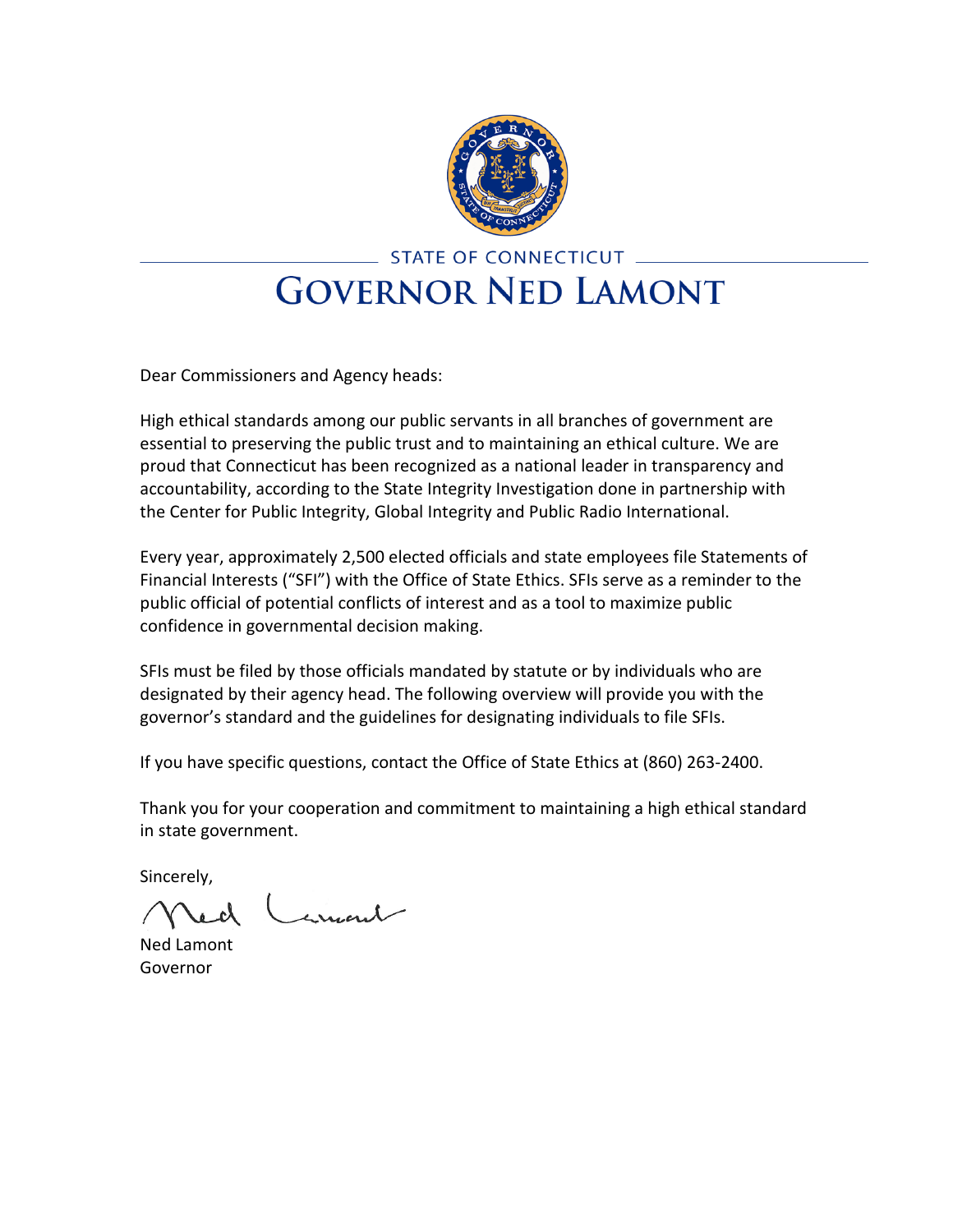### **TABLE OF CONTENTS**

| <b>Office of State Ethics</b>                       | 4                       |
|-----------------------------------------------------|-------------------------|
| <b>Introduction</b>                                 | $\boldsymbol{4}$        |
| <b>Citizen's Ethics Advisory Board</b>              | $\overline{\mathbf{4}}$ |
| <b>Statements of Financial Interests</b>            | 5                       |
| <b>Policy</b>                                       | 5                       |
| <b>Governor's Standard</b>                          | 5<br>5                  |
| <b>Statutory Authority</b>                          |                         |
| <b>Guidelines for Designation</b>                   | 6                       |
| <b>Who Should be Designated?</b>                    | 6                       |
| <b>Ethics Liaison</b>                               | 8                       |
| <b>Statutory Duties and Responsibilities</b>        | 8                       |
| <b>Role of Ethics Liaison Concerning Statements</b> |                         |
| of Financial Interests                              | 8                       |
| <b>Current Employees</b>                            | 8                       |
| <b>New Employees</b>                                | 9                       |
| <b>Designated Employees Who Leave Position</b>      | 9                       |
| <b>Agency Ethics Liaison List</b>                   | 9                       |
| <b>Contact Us</b>                                   | 10                      |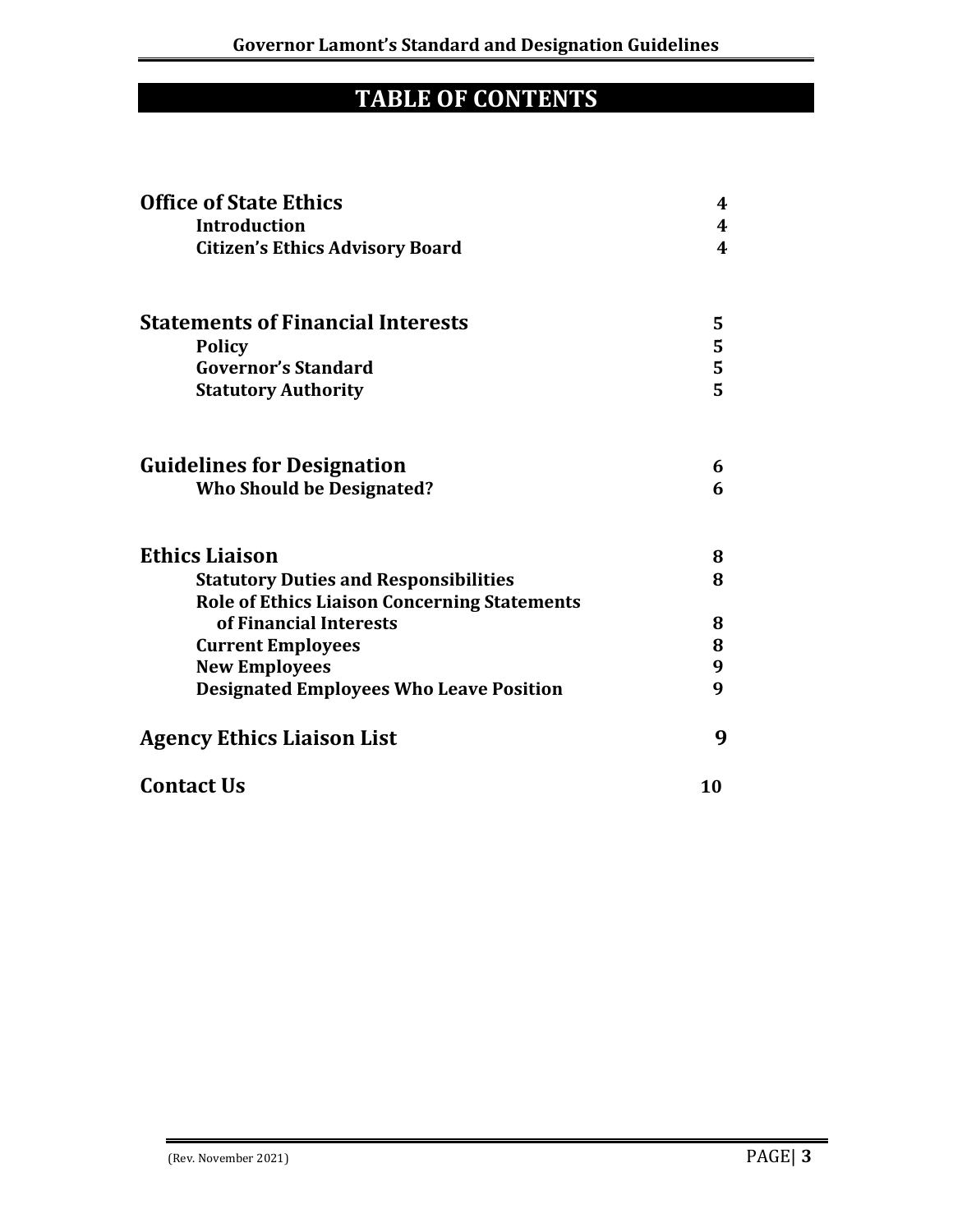#### **OFFICE OF STATE ETHICS**

#### **Introduction**

Created on July 1, 2005, under Public Act [05-183,](http://www.cga.ct.gov/2005/act/Pa/2005PA-00183-R00SB-00001-PA.htm) the Office of State Ethics ("OSE") is an independent regulatory agency charged with administering and enforcing the Connecticut Codes of Ethics ("Ethics Codes"), which are found in Chapter 10 of the Connecticut General Statutes.

The OSE's duties include educating all those covered by the Ethics Codes; interpreting and applying the Ethics Codes; investigating violations of, and otherwise enforcing, the Ethics Codes; and providing information to the public.

The OSE's jurisdiction:

| Part I          | Code of Ethics for Public Officials<br>General Statutes SS 1-79 to 1-90a                                  |
|-----------------|-----------------------------------------------------------------------------------------------------------|
| <b>Part II</b>  | Code of Ethics for Lobbyists<br>General Statutes §§ 1-91 to 1-101a                                        |
| <b>Part III</b> | Lobbying: Miscellaneous Provisions<br>General Statutes SS 1-101aa and 1-101bb                             |
| <b>Part IV</b>  | Ethical Considerations Concerning Bidding and State Contracts<br>General Statutes $\S$ 1-101mm to 1-101rm |

The OSE Executive Director has overall responsibility for the welfare and effectiveness of the OSE, which has three divisions, the legal division, the enforcement division, and the administrative division.

The OSE's governing body is the Citizen's Ethics Advisory Board ("CEAB"), which has nine members appointed by the Governor and legislative leadership. The CEAB holds monthly meetings that are open to the public. A schedule of CEAB meeting dates, times, and locations is available a[t www.ct.gov/ethics.](http://www.ct.gov/ethics)

CEAB Members:

- Attend monthly CEAB meetings
- Appoint and evaluate the Executive Director of the OSE
- Issue advisory opinions to persons subject to the Ethics Codes
- Serve as a Hearing Officer for non-confidential hearings held under the Uniform Administrative Procedures Act, General Statutes § [4-166](https://www.cga.ct.gov/current/pub/chap_054.htm#sec_4-166) *et. seq*.
- Attend hearings to determine if violations occurred and, if so, assess penalties
- Attend special meetings if necessary
- Oversee legislative agenda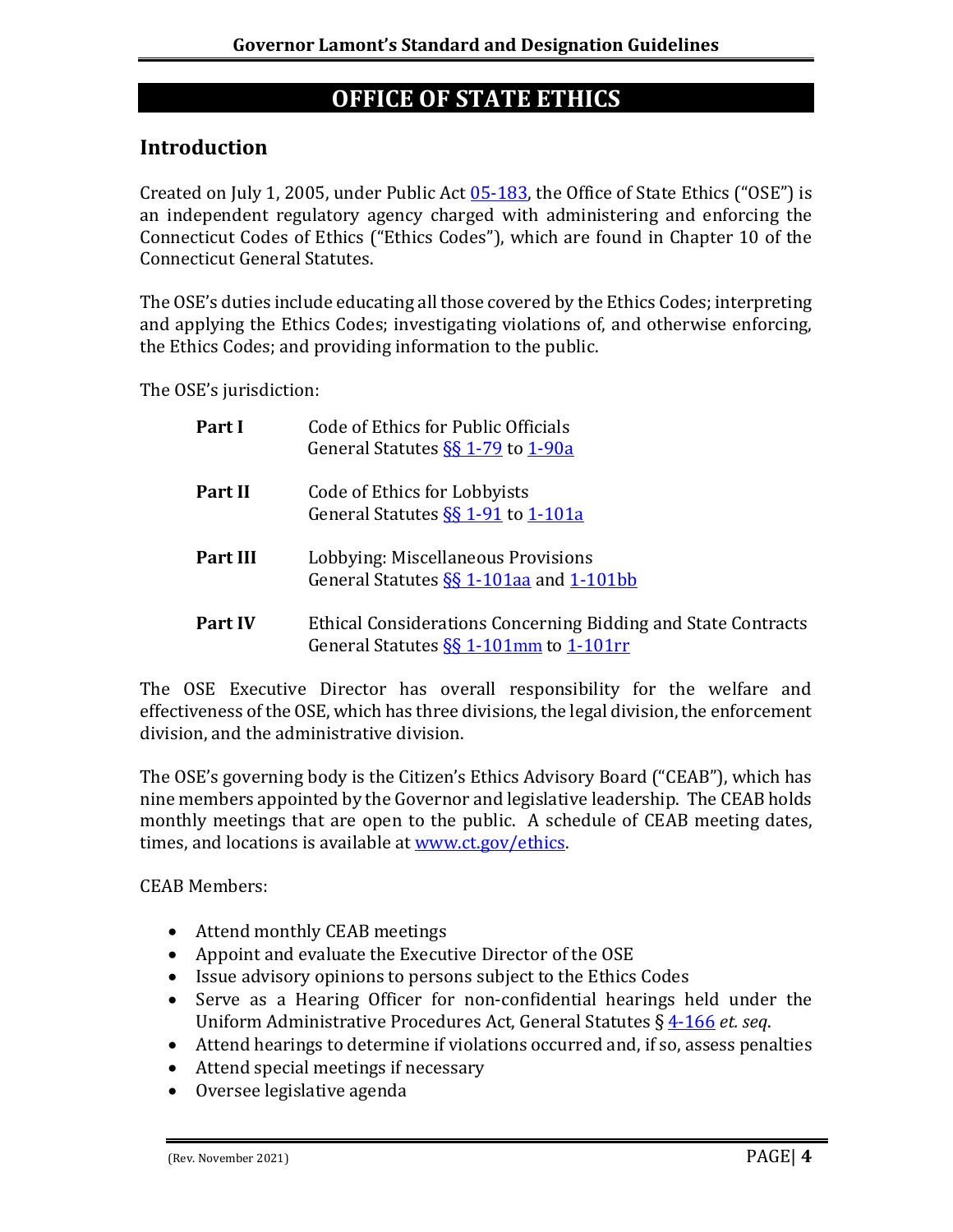#### **STATEMENTS OF FINANCIAL INTERESTS**

#### **Policy**

Statements of Financial Interests ("SFIs") serve as a tool to maximize public confidence in governmental decision making. The policy underlying this requirement has been in effect since the enactment of the Ethics Codes in 1977. An SFI provides a checklist or reminder to the official/employee to be mindful of potential conflicts of interest, and it provides a baseline of information which can be compared to subsequent years for the purpose of determining potential misuse of office for financial gain.

#### **Governor Lamont's Standard**

Governor Lamont has adopted the established standard which requires "filing of Annual Statements of Financial Interests by all persons in the Executive Branch and Quasi-Public Agencies who exercise (i) significant policy-making, regulatory or contractual authority; (ii) significant decision-making and/or supervisory responsibility for the review and/or award of State contracts; or (iii) significant decision-making and/or supervisory responsibility over staff that monitor State contracts."

#### **Statutory Authority**

#### **General Statutes Sec. 1-83.**

Statements of financial interests. Filing requirements. Ethics statements.

(a)(1) All state-wide elected officers, members of the General Assembly, department heads and their deputies, members or directors of each quasi-public agency, members of the Investment Advisory Council, state marshals and such members of the Executive Department and such employees of quasi-public agencies as the Governor shall require, shall file, under penalty of false statement, a statement of financial interests for the preceding calendar year with the Office of State Ethics on or before the May first next in any year in which they hold such an office or position. If, in any year, May first falls on a weekend or legal holiday, such statement shall be filed not later than the next business day. Any such individual who leaves his or her office or position shall file a statement of financial interests covering that portion of the year during which such individual held his or her office or position. The Office of State Ethics shall notify such individuals of the requirements of this subsection not later than sixty days after their departure from such office or position. Such individuals shall file such statement not later than sixty days after receipt of the notification.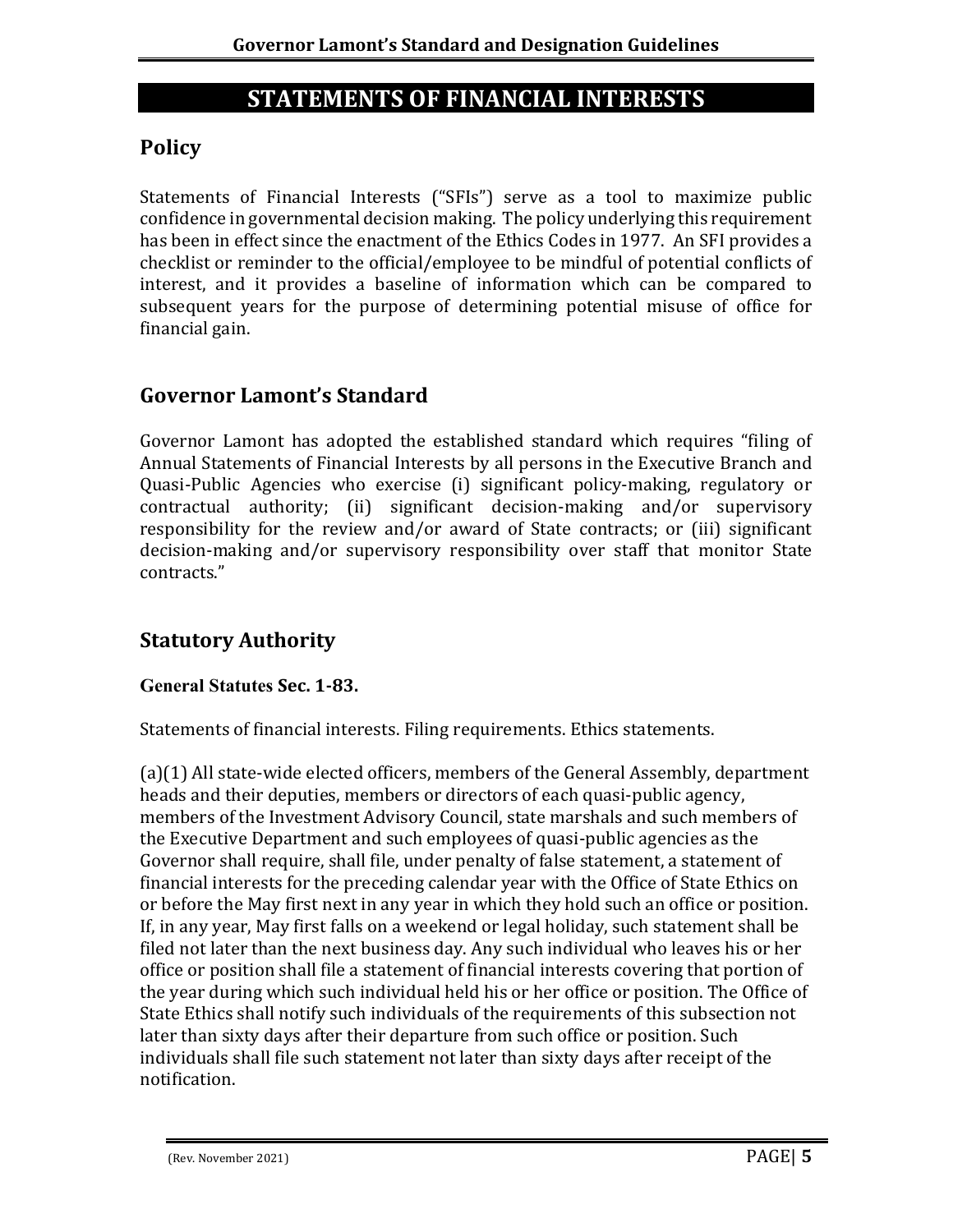#### **GUIDELINES FOR DESIGNATION**

#### **Who Should Be Designated?**

By January 15 annually, the agency head shall designate the individuals specifically mandated to file SFIs pursuant to section 1-83(a)(1) of the General Statutes as well as those designated pursuant to the Governor's Standard as follows:

- 1. The executive or administrative head of each agency, authority, board, bureau, commission, council, department, division, or other entity within the Executive Branch, including any quasi-public agency.
- 2. Any person who reports directly to the executive or administrative head specified in #1 and who exercises authority pursuant to the Governor's Standard or to whom such authority has been delegated.
- 3. The head of any administrative unit, whether established by statute or administrative action, who has primary responsibility for:
	- a. a geographic region;
	- b. contracting or procurement;
	- c. inspecting, licensing, regulating, or auditing any person or entity;
	- d. interpreting or enforcing laws, rules or regulations; or who has substantial responsibility requiring the exercise of discretion and independent judgment.
- 4. Any person who actually assumes the above responsibility of any of the positions designated herein for more than thirty consecutive days, not including exercising such authority by virtue of acting during a normal vacation or sick leave period in such a position.
- 5. The members, officers, and employees of state boards, commissions, and quasi-public agencies if they have the authority to expend, or to approve expenditure of, public funds (other than to authorize payments or increases of state employee salaries or to approve reimbursements for expenses), or if they have authority to recommend any particular private company or person for a state contract exceeding \$10,000, or authority to recommend the standards for such state contract.
- 6. Any consultant or independent contractor employed by, or whose services have been engaged by the agency or other entity, described in item (1) above, if he or she exercises the same or similar authority as any person in a designated position as described herein or who otherwise holds a position which exercises any of the functions, in whole or in part, of any position set forth herein.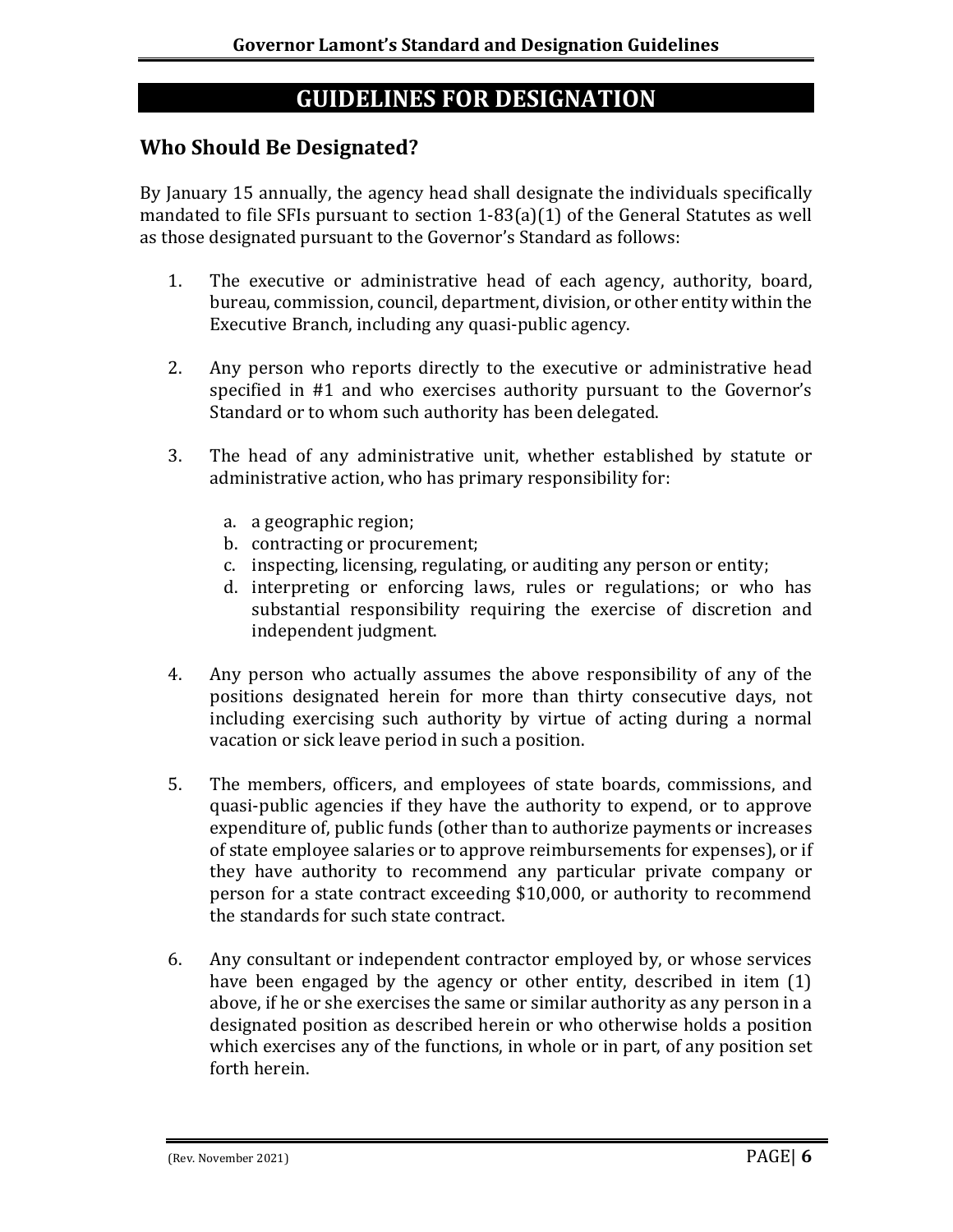- 7. Any person who is a voting member of any committee that, during the calendar year, votes on, awards, or approves a contract to expend public funds of \$10,000 or more.
- 8. Any person who is a voting member of any committee that, during the calendar year, votes on or otherwise selects any persons or entities to be on a "pre-approved" list of potential contractors for future or present contracts with the agency, the state, or any political subdivision of the state.
- 9. Any person in the "senior executive service" as defined by General Statutes § [5-196](https://www.cga.ct.gov/current/pub/chap_067.htm) (31) who is not otherwise identified as a designated filer in these guidelines.
- 10. Any person holding a position that is exempt from classified service pursuant to General Statutes  $\S$  [5-198](https://www.cga.ct.gov/current/pub/chap_067.htm#sec_5-198) (5), (7), (9), (10), (11), (14), (18), (22), (26), and (28) and who exercises authority pursuant to the Governor's Standard or to who such authority has been delegated.
- 11. Any employee or officer of a quasi-public agency who reports directly to the executive director, or the board, of such quasi-public agency, and whose position includes either: (a) decision-making authority; or (b) any managerial authority over other quasi-public agency employees or contractors.
- 12. Any employee in a designated position who occupied a position for 30 days or more in the calendar year even if they have left state service. This requirement applies regardless of the conditions of termination: voluntary, retirement lay off, etc. If an employee is deceased, notify the OSE and the individual will be removed from the designation list immediately. The family of the deceased employee is not required to file an SFI.
- 13. Any vacant positions if they satisfy the definition of "substantial policymaking positions."

**Please keep in mind that the decision to designate individual SFI filers pursuant to the Governor's Standard is made by each agency head not by the Office of State Ethics or the Office of the Governor. Requests for changes in designation must be made with the agency head.**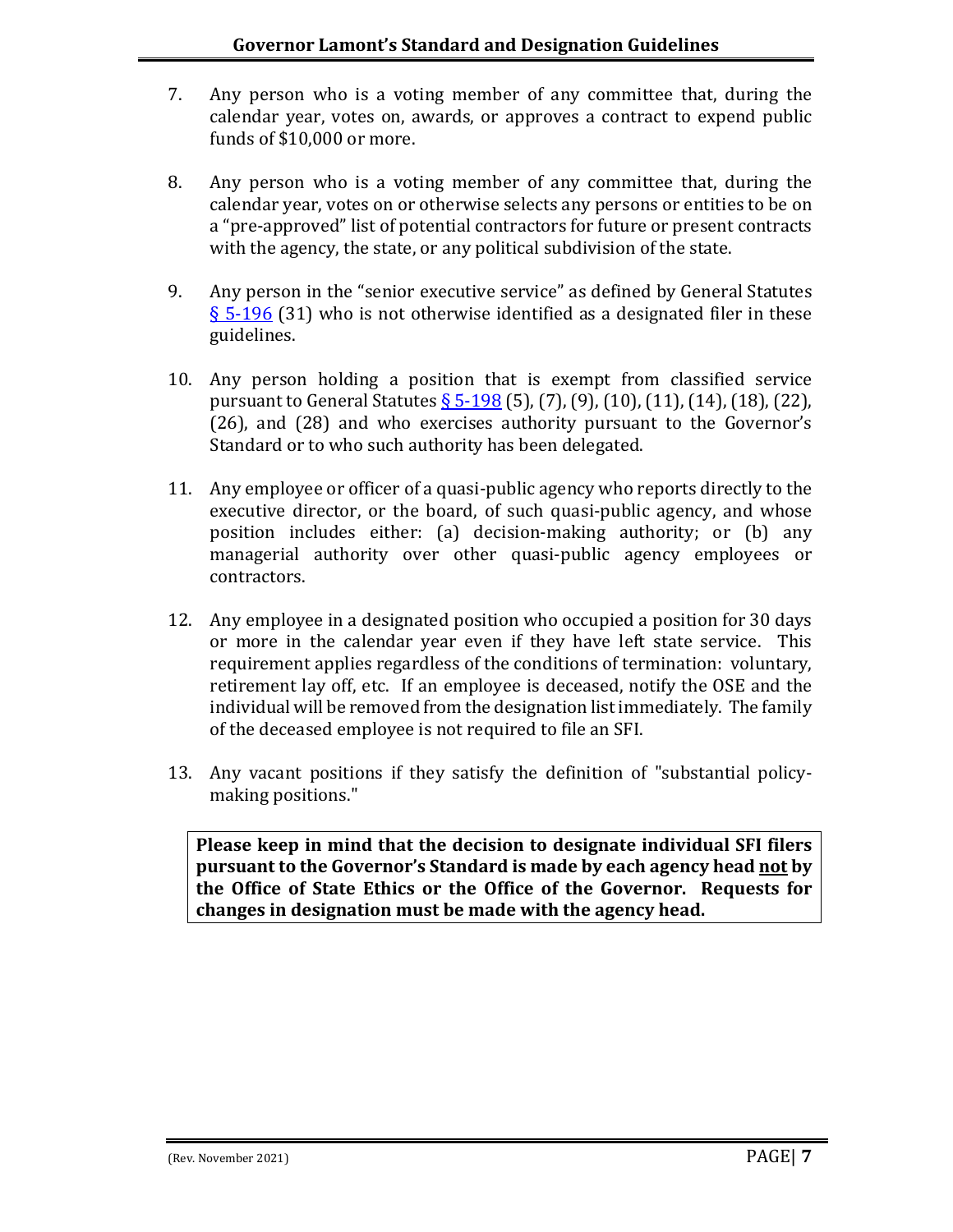#### **ROLE OF AGENCY ETHICS LIAISON**

#### **Duties and Responsibilities**

#### **General Statutes [Section 1-101rr](https://www.cga.ct.gov/current/pub/chap_010.htm#sec_1-101rr)**.

(a) Each state agency and quasi-public agency that is a party to a large state construction or procurement contract or is planning such a contract shall appoint an ethics compliance officer. Such officer shall be responsible for the development of the ethics policies of such agency, coordination of ethics training programs for such agency and monitoring of programs of such agency for compliance with the ethics policies of the agency and the Code of Ethics for Public Officials set forth in part I of this chapter. At least annually, each ethics compliance officer shall provide ethics training to agency personnel involved in contractor selection, evaluation and supervision. Such training shall include a review of current ethics laws and regulations and discussion of ethics issues concerning contracting. Any contractor and employee of such agency shall provide any requested information to such ethics compliance officer.

(b) Each other state agency and quasi-public agency shall designate an agency officer or employee as a liaison to the Office of State Ethics. The liaison shall coordinate the development of ethics policies for the agency and work with the Office of State Ethics on training on ethical issues for agency personnel involved in contracting.

#### **Role of Ethics Liaison Concerning Statements of Financial Interests**

The designated ethics liaison provides internal assistance and is responsible for updating and maintaining the SFI Filing System for his or her agency.

#### **Current Employees**

- 1. The designation list must be updated by the agency ethics liaison by January 15, and the Agency Ethics liaison should follow-up that each designee has been notified of their requirement to file.
- 2. If an agency determines that an individual was erroneously designated, the liaison should update the SFI system and change the filer's status from "required" to a "non-required" filer.
- 3. Notify the OSE within ten days, either in writing or by e-mail  $(sfi.ose@ct.gov)$ of any organizational changes that affect the designation of positions in the agency.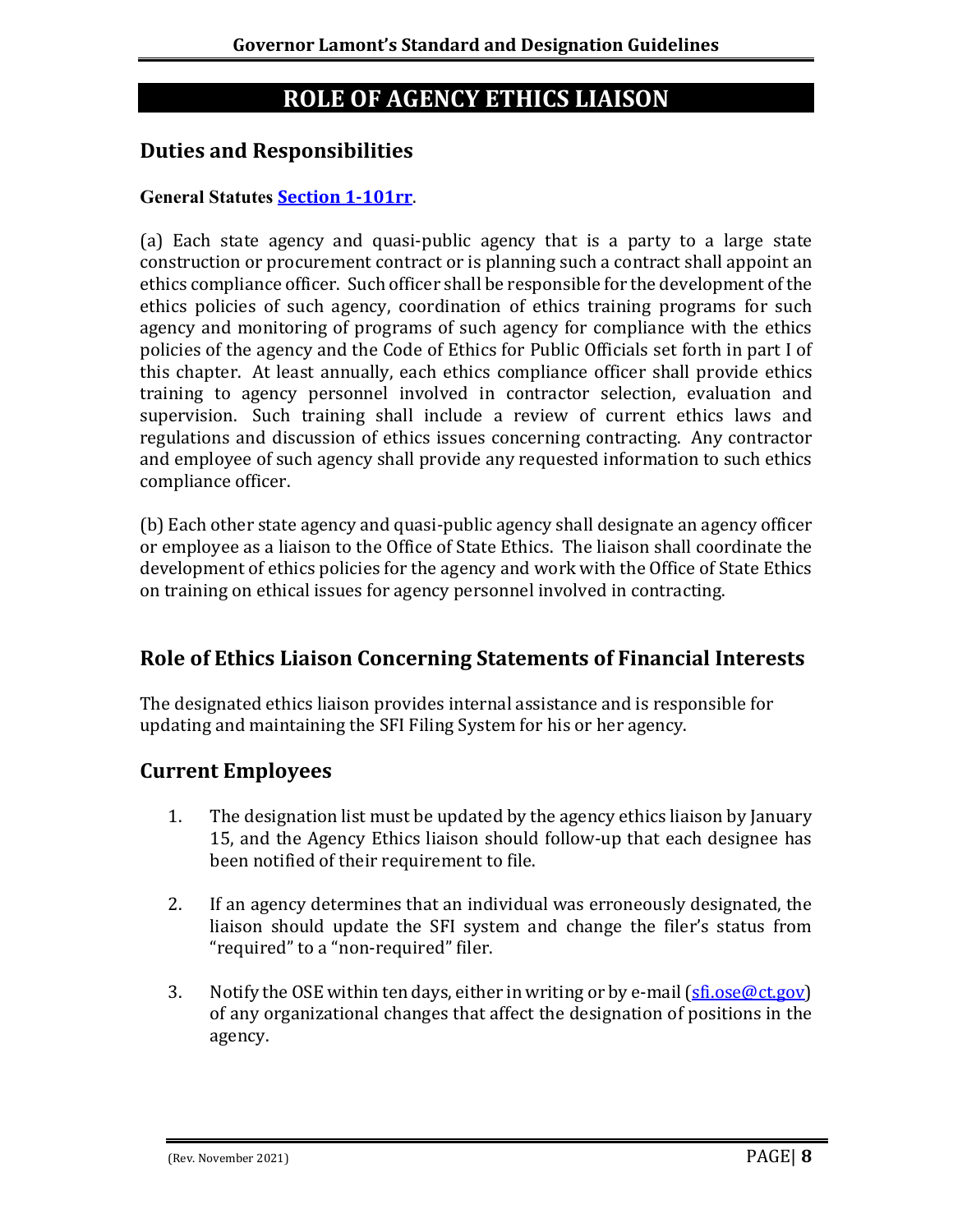#### **New Employees**

- 1. During the recruitment process, the human resources manager or ethics liaison shall inform individuals, where applicable, that they will be required to file an SFI. This is critical in the case of board and commission appointees who often receive little compensation for their work. Except where otherwise specified by statute, board and commission members are to be designated by the executive agency or quasi-public agency only if the board or commission expends, or approves expenditure of, public funds and exercises substantial authority of the state.
- 2. Within ten days, the ethics liaison should add the new employee to the designation list and enter them into the filing system. The filer will then receive a temporary password and instructions.
- 3. New employees who assume their designated positions after March 31 must file SFIs for the *preceding* year within 30 days of assuming such positions. New employees who assume their designated positions between January 1 and March 31 must file SFIs for the *preceding* year by May 1.

#### **Designated Employees Who Leave Their Position**

- 1. The ethics liaison must update the designation list within ten days if a designated SFI employee leaves state service or the position that required him or her to file an SFI. The departing individuals are required to file a Statement of Financial Interests covering that portion of the year during which such individuals held the designated office or position.
- 2. The OSE is required to notify these individuals of the requirement to file an SFI within 60 days of their departure and such individuals have 60 days from receipt of this notification to file.
- 3. Each ethics liaison should use his or her best efforts to maintain current home addresses and, if possible, email addresses of departing and former employees. The importance of this cannot be overstated since many late filings are the result of incorrect contact information.

#### **Agency Ethics Liaison List**

List of [Ethics Liaisons and Compliance Officers](https://portal.ct.gov/Ethics/Liaison_Compliance-Corner/Ethics-LiaisonCompliance-Officer-Corner/Ethics-Liaisons-and-Compliance-Officers)